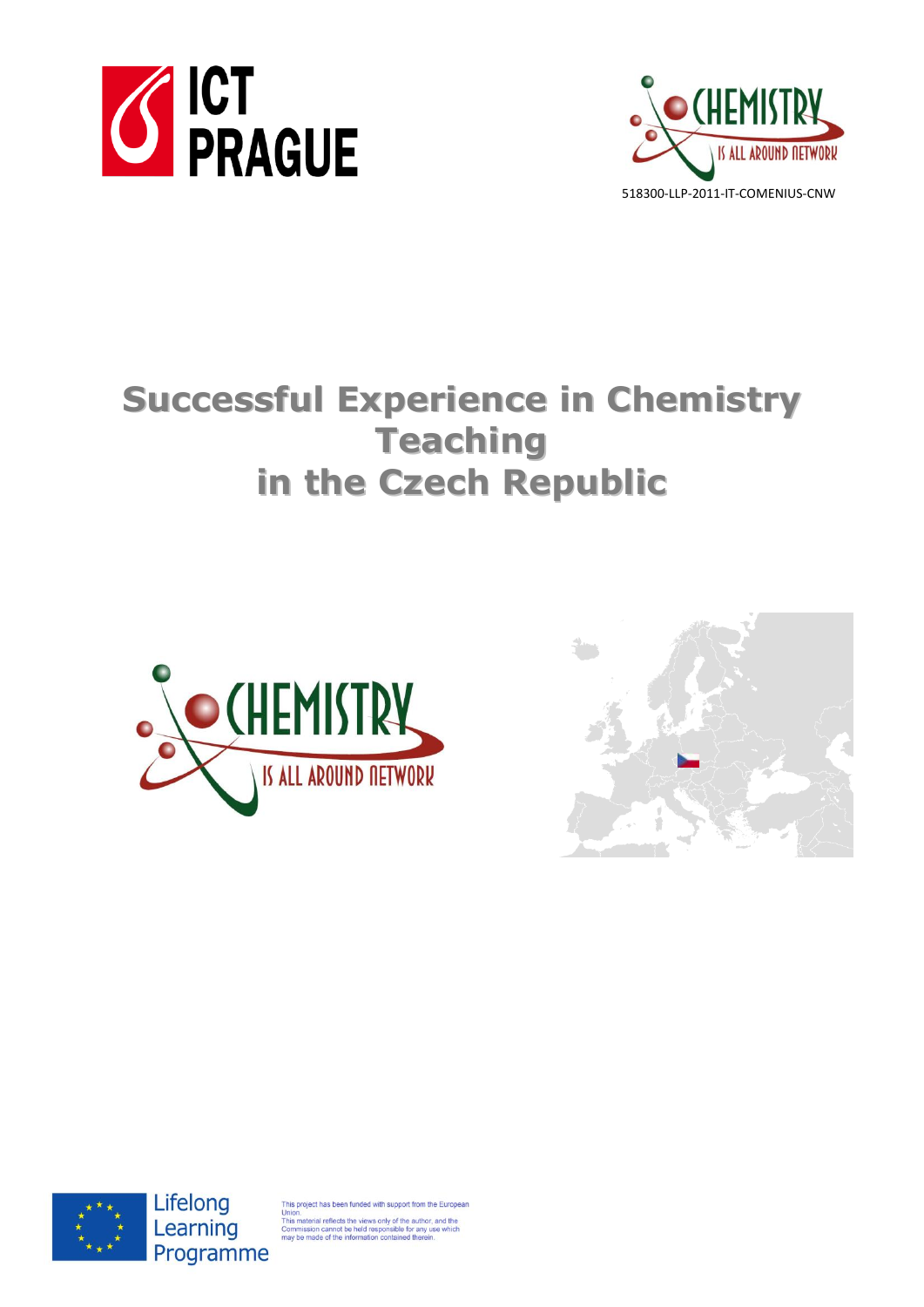



# **Successful Experience in Chemistry Teaching in the Czech Republic**

# **Marcela Grecová, Zdeněk Hrdlička**

Institute of Chemical Technology Prague Prague, Czech Republic *zdenek.hrdlicka@vscht.cz*

## **Abstract**

*This work focuses the issue of successful experience in chemistry teaching. Educational system of the Czech Republic faces many problems and challenges not only in the field of natural sciences. In spite of that situation, Czech Republic has a lot of successful experience in the field of chemistry education. There are innovative teaching methods, successful projects, teachers, science experts and pedagogues, scientists, schools, students, textbooks, online portals and many activities focused on popularization of chemistry.*

*This report gives a brief description of the general situation in successful experience in chemistry teaching and fundamental competences that students should have in order to face the study of chemistry. The students` motivation and science teachers` lifelong learning were the main themes of the three-year activity of the Chemistry is all around us network project. The outcome of this activity is a portal with high number of teaching resources and papers focused on national and international situation in 11 European countries. During three years, a teachers` community has been created connected with associated schools and*  experts. This report is the outcome of the three/year process and it highlights the successful experience of *each issue.* 

*Science teachers and researchers as well as their results are very good role models for the youth. The media and society do not care about that enough and many students do not even know about that. The main idea of this report is to summarize and highlight the most successful experience and disseminate them to Czech teachers` community and society.*

# **1. Introduction to the National Situation**

Czech education system has a long tradition. First schools appeared at the beginning of the 10th century. Czech educational system used to be known for its excellent quality and competitiveness [1]. However, this reputation has been declining in the long term. The reasons for this state are: unstable political situation, changes and reforms in educational system, changes in the Czech society etc. The educational content is oriented too theoretical, based on the acquisition of facts and reproduction of definitions. Students` experiments are decreasing. Teachers and experts recognized this alarming state. Based on these facts, there are efforts to improve students` motivation and get better reputation and competitiveness for Czech education system back.

The society is changing and Czech teachers try to make the best to respond these changes. Many difficulties and problems connected with education were discussed in previous papers and national reports. This paper describes successful young chemistry contests, Chemistry Olympiad, teachers' conferences, successful portals and projects, teachers' day, new science textbooks and other popularizing activities. Each activity will be outlined below. Czech educational tradition is slowly followed by new innovative teaching methods and trends. The main teaching form is still a frontal teaching of big group of students/pupils (25 and more). Some teachers still give information and let students be passive. Reportedly, the main reasons of that are the economic situation and workload of chemistry teachers and thus low teachers` motivation. In the frontal teaching form, innovative components could be successfully incorporated (brainstorming, mind maps, students argumentation and discussion as well as ICTs). Cooperative teaching (learning) is also considered as classic teaching method. This form leads students to share, cooperate and support each other. This



Lifelong

Learning Programme

his project has been funded with support from the European Union.<br>This material reflects the views only of the author, and the<br>Commission cannot be held responsible for any use which<br>may be made of the information contained therein.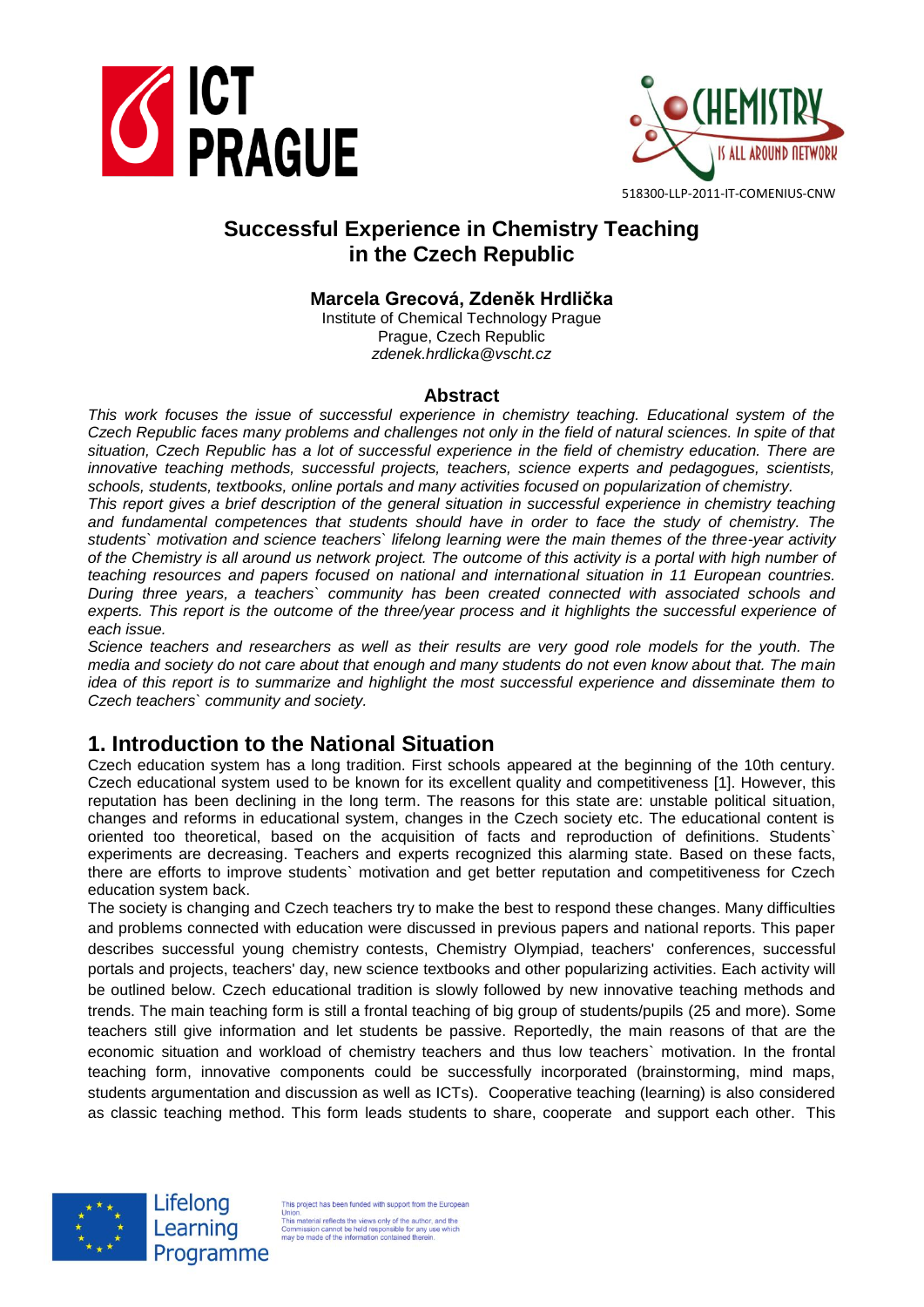



helps to understand the curriculum. It is not easy to find the most successful way. But it is important, that Czech system is changing with the changing Czech (European) society. Lifelong learning programmes, workshops, fairs and conferences inform about innovative teaching methods (each activity will be discussed below). Interesting and successful innovative methods will be discussed:

- Inquiry-based teaching in the Czech Republic
	- European pedagogues are discovering inquiry-based science education (IBSE) in these days. Czech Republic also follows this trend (with a slight delay). IBSE approaches focus on student`s inquiry as the driving force for learning. Teaching is organised via questions and problems in a highly studentcentred inquiry process. In IBSE, students learn through and about scientific inquiry rather than by teachers presenting scientific content knowledge. We would like to mention a successful National conference SCIENTIX which was designed primarily for teachers of elementary and secondary schools who teach maths, science and technology, and also for professionals who are involved in innovation of the areas of mathematics, science and technical subjects. [\(http://www.dzs.cz/cz/eun/narodni-konference-scientix/\)](http://www.dzs.cz/cz/eun/narodni-konference-scientix/) There were practical workshops, where the participants tested a variety of innovative teaching methods in practice. The main goal of this conference was that each teacher took particular inspiration for his teaching. The conference was organized by Association of European Schoolnet (EUN) in collaboration with the Centre for International Cooperation [2].
- Project education form Project education form helps to motivate students to learn chemistry and to enhance competences like: cooperation, discussion, formulation of questions, problem solving, create and find information (competences necessary for laboratory work). [3]
- Open education form Students cooperate together (the class premises are modified to support cooperation as well as frontal or individual form of teaching chemistry). Weekly schedule informs about compulsory work and what is voluntary. It is not limited to the borderline of the school. Students choose their work activity freely but they have to carry out the schedule. [4]
- Chemistry teaching supported by ICTs. Information and communication technologies are becoming more and more involved as a teaching support in Czech schools (visualisation of information, communication between students, teachers, experts, support of cooperative teaching forms, support of experiments). The need of innovation and changes in chemistry teaching via new technologies is highlighted by a number of renowned authors [5]. Whiteboards are the ICT most widely used by Czech science teachers . They use it to present their powerpoint slides, or short videos of experiments, graphs, tables, virtual labs, and field trips. Information technology enables e-learning and promotes interdisciplinarity (ICTs, English). ICTs are also an integral part of the equipment for school laboratories. According to the declaration of the Czech state and the Agricultural Office, there is still not enough computers with high speed internet at Czech schools. Figure 1 shows number of computers per 100 pupils/students in 2010 [6].



Lifelong

Learning Programme

is project has been funded with support from the European Union.<br>This material reflects the views only of the author, and the<br>Commission cannot be held responsible for any use which<br>may be made of the information contained therein.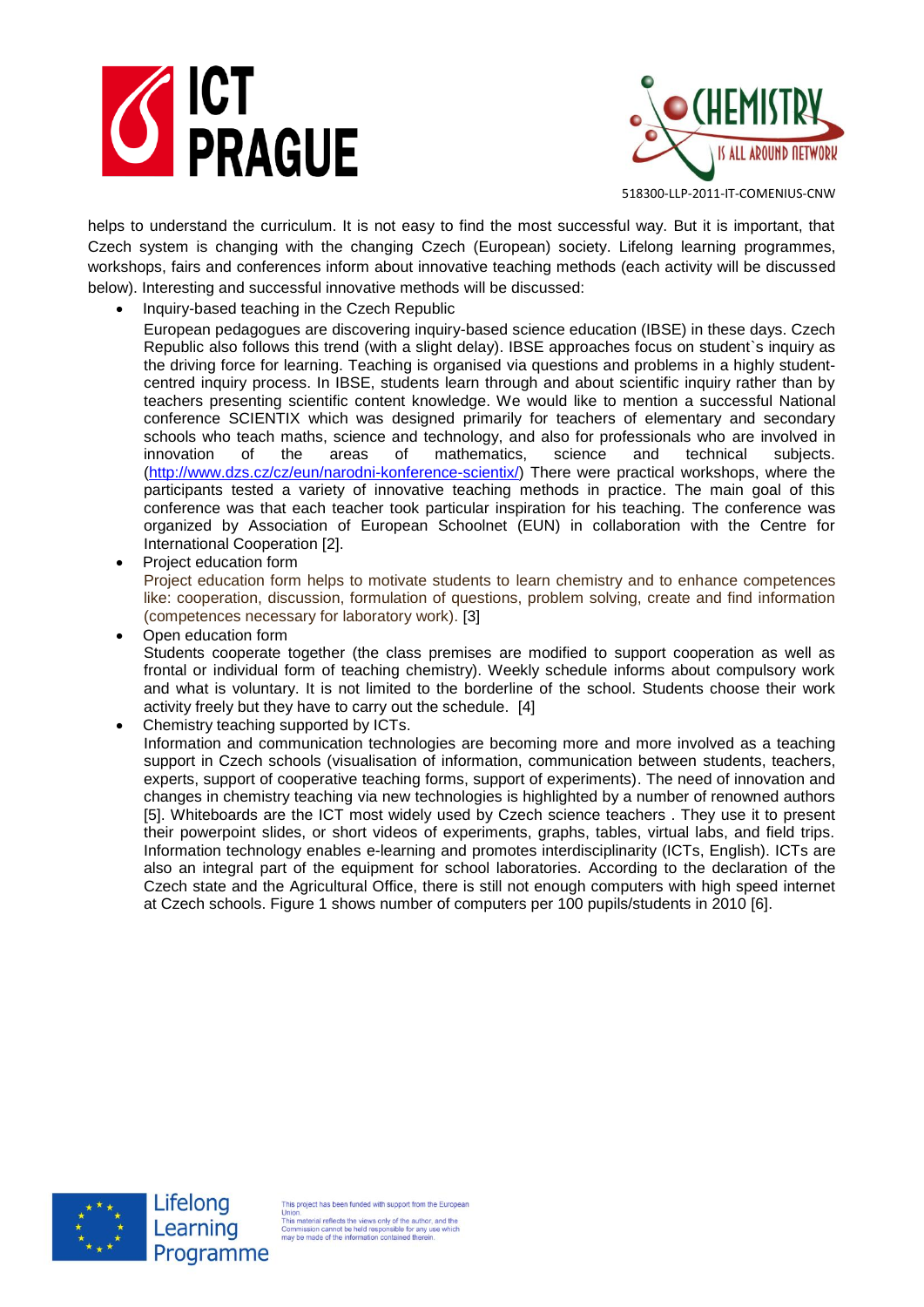





*Fig. 1: Number of computers with high speed internet at schools (for 100 pupils/students), 2010.* [6].

The Institute for Support of Innovative Education

The Institute for Support of Innovative Education is focused on supports innovative methods and trends, mediates information, initiatives for teachers, experts and schools. The institute is focused on Montessori School, Waldorf School, intercultural schools, intuitive education etc. It provides an online portal with a list of successful schools which involved innovative teaching in their daily practice [7].

• Innovative training of future teachers of chemistry

It has been indicated that the education is going through changes and reforms. The efforts of innovative methods are visible. The Project "Innovation of professional preparation of prospective chemistry teachers" at Palacký University in Olomouc can serve as an example. This project has been co-financed by the European Social Fund and the state budget of the Czech Republic. The aim is to allow prospective chemistry teachers to be in a close contact with pupils at primary and secondary schools through management of students' projects directly in chemistry lessons, tutoring laboratory lessons, organizing Chemistry Olympiad at schools and excursions to laboratories for pupils, chemistry consultations for talented secondary school pupils, preparation of natural science competitions and popularizing events [8].

The focus on preparation of prospective chemistry teachers has become a priority even during the International Year of Chemistry, where international student's conference *Project teaching in chemistry and related subjects* took place, organised by Faculty of Education, Charles University (Chemistry and Chemistry methodology department)..

#### **2. Key Competences and their Development in Chemistry Education**

In line with the new curricular policy principles outlined in the National Education Development Programme for the Czech Republic (the so-called "White Paper") and enshrined in the Education Act (on Pre-school, Basic, Secondary, Tertiary Professional and Other Education), a new curricular system for pupils and students from 3 to 19 years of age is being introduced into the Czech education system. Curricular documents are developed at two levels: the national level and the school level. The national level in the curricular documents system comprises the National Education Programme and Framework Educational Programmes (FEPs), see figure 2. The National Education Programme defines initial education as a whole. The Framework Educational Programmes define binding educational norms across various stages: pre-



his project has been funded with support from the European Union.<br>This material reflects the views only of the author, and the<br>Commission cannot be held responsible for any use which<br>may be made of the information contained therein.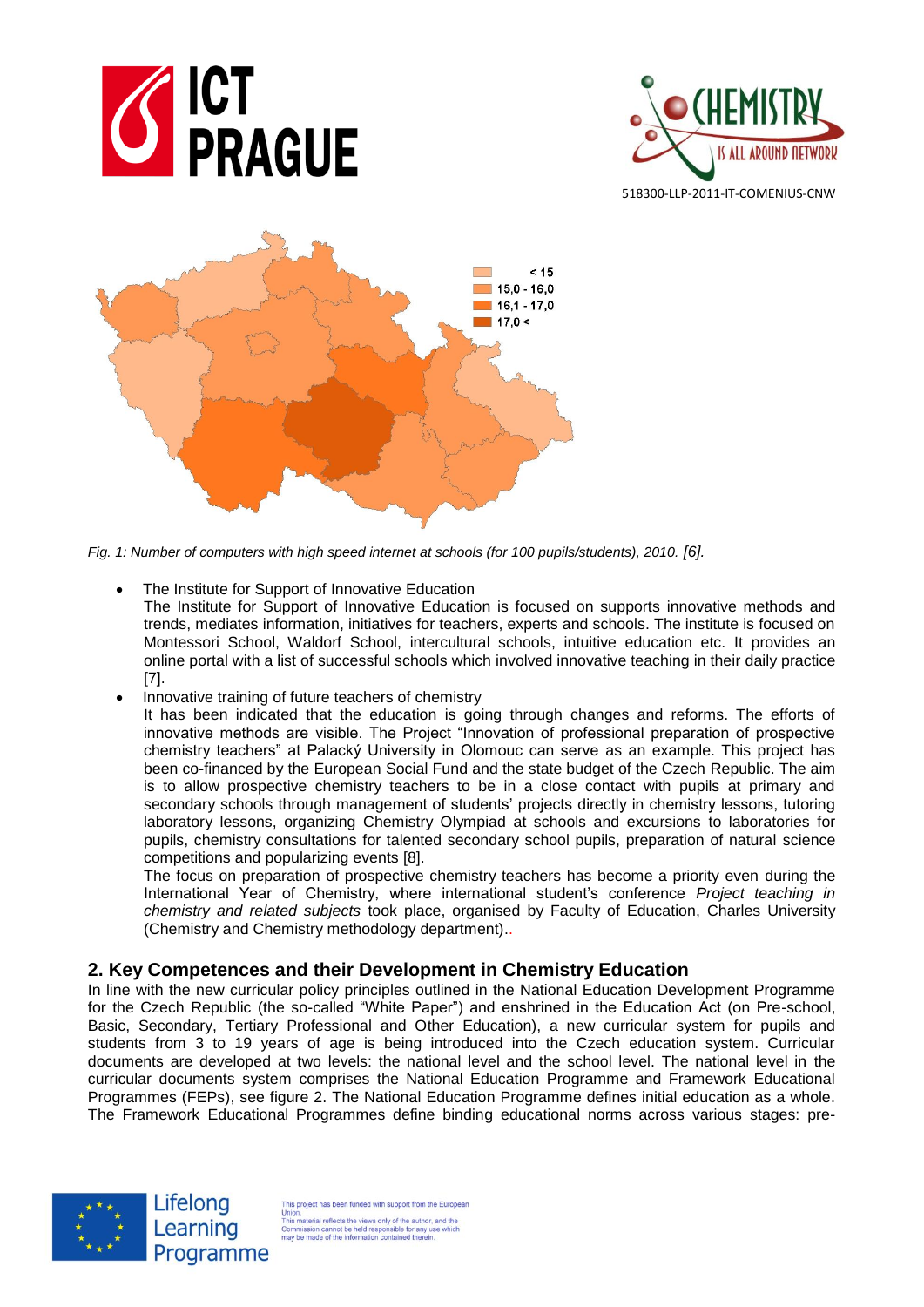



school education, basic education and secondary education. The school level consists of school educational programmes (SEPs), forming the basis of education at the individual schools. The framework Educational Programmes specify the level of key competencies that the pupils/students should attain when finishing their education [8].

The content of basic education within the education framework is divided into nine, roughly defined educational areas**.** Each educational area comprises one or more interlinked *educational fields*. Chemistry is included in area Humans and Nature **(**Physics, Chemistry, Natural Sciences, Geography**).**



*Fig.2: The system of curricular documents FEP PSE – Framework Educational Programme for Pre-School Education; FEP BE – Framework Educational Programme for Basic (i.e. primary and lower secondary) Education and Annex to the Framework Educational Programme for Basic Education Specifying the Education of Pupils with Mild Mental Disabilities (FEP BE MMD); FEP GE – Education Framework for Secondary General Education (grammar schools); FEP STVE – Framework Educational Programmes for Secondary Technical and Vocational Education.\* Other FEPs – additional Framework Educational Programmes defined by the Education Act - Framework Educational Programme for Basic (i.e. primary and lower secondary) Artistic Schools, Framework Educational Programme for Language Education and others. [8]*

The main competence developed on primary schools (ISCED 1 and 2) are: learning competence, competence to solve problems, competence for communication, social and personal competence, civic competence, working competence. ISCED 1 education does not include chemistry (In the *Man and his world* some workshops could be involved supporting science fields - framework educational programs support interdisciplinarity). Pupils have first chemistry education at 7th or 8th grade. The main goal of chemistry teaching at primary schools is to build complex attitude to the world of chemistry. Students get basic knowledge of major chemical industries.



Lifelong

Learning Programme

his project has been funded with support from the European Union.<br>This material reflects the views only of the author, and the<br>Commission cannot be held responsible for any use which<br>may be made of the information contained therein.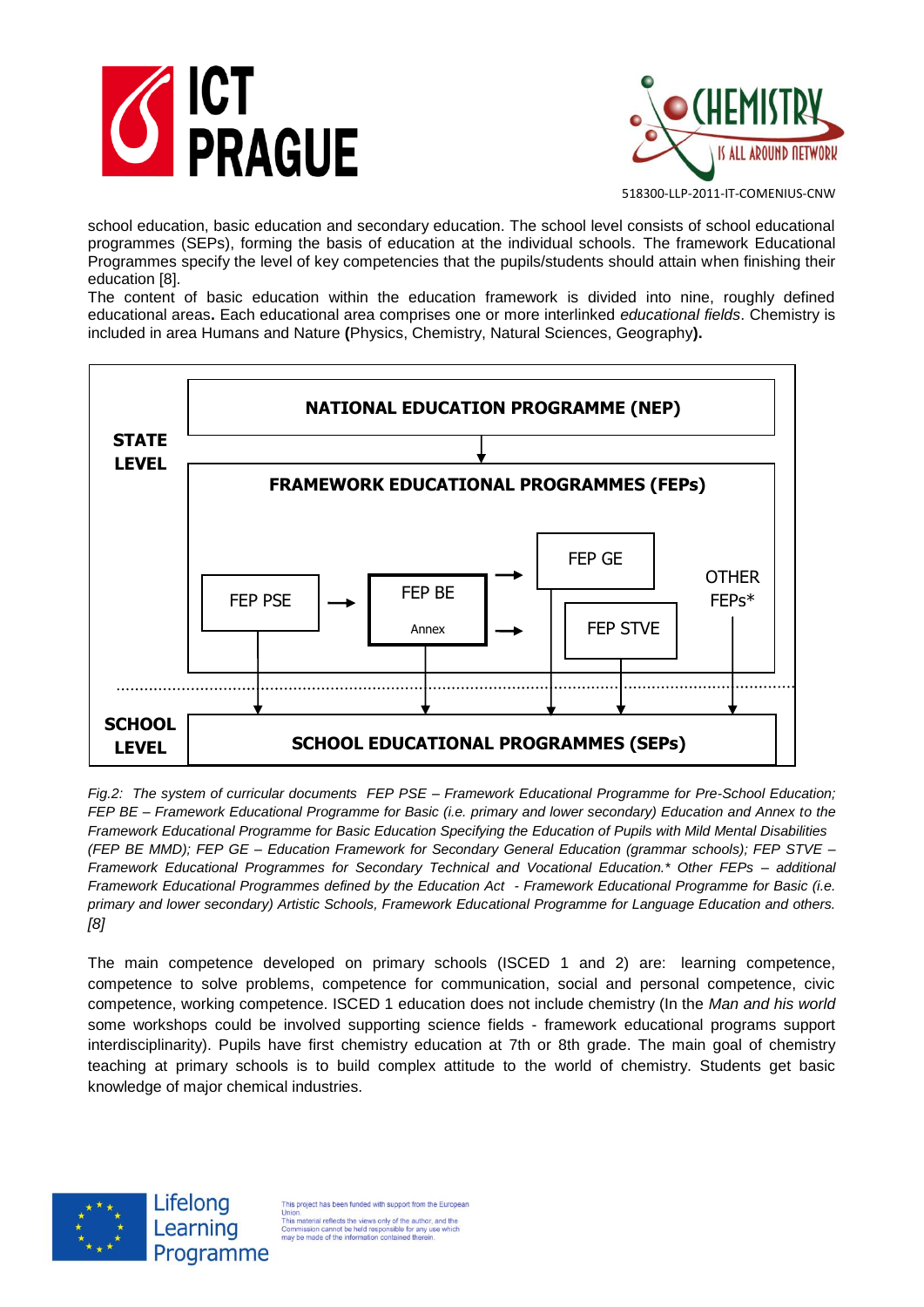



We choose a School educational program of high school in Příbram as a successful example of good practise. This school provides ISCED 2 and ISCED 3, their school educational plan demonstrate which competences should be developed during the school attendance [9]:

1) Learning competencies:

- the teacher motivates pupils via experiments and teaching aids,
- the teacher leads pupils to discuss, prepare papers

- the teacher helps students to choose quality information, textbooks, resources (for example CIAAN portal) and other literature.

- the teacher summarizes the curriculum, (positively) evaluates the activity and performance of students

2) Competence to solve problems:

- the teacher leads pupils to individual work in the laboratories, (s)he leads students to search for best practices, goals and conclusions.

3) Communicative competence

- the teacher requires the correct use of terminology when answering a presentation of the tasks

- the teacher supports informative communication between pupils and between pupils and teachers. 4) Social and personal competence:

- the teacher ensures the responsible compliance with operating rules of chemical laboratory, safety rules and first aid

- the teacher promotes mutual assistance in laboratory exercises and helps weaker students.

5) Civic competence

- the teacher ensures the investigation equipment of the school

- the teacher leads students to require mutual cooperation and also supports individual students` skills and abilities.

6) Working competence

-teacher leads students to handle properly the laboratory equipment and tools as well as to find the most effective solutions of the problem.

School educational program (chemistry) ISCED 3 builds on the skills acquired in ISCED 2. Students are supported to take part in national and international contests, extending the particular issues and broadening the knowledge and competence[9].

## **3. Examples of Successful Experience**

There are many nice examples of successful practice in the Czech Republic. For better clarity, we have tried to give examples from all over the range of chemistry teaching. We are fully aware of some topics that could be placed into more chapters. All chapters are very closely related to each other and one would not exist without the other.

#### **3.1 Experience description**

#### **3.1.1 Successful chemistry contests designed for increase of pupils'/students' motivation**

There are many contests and projects seeking gifted and talented pupils and students. And there are many pupils and students who achieved great results in these competitions and projects. One of these contests is described in an article named "The High School Science Talents". It deals with excellent results of four high school students who succeeded in national and international scientific competitions (Expo Science 2012 AMAVET, Professional activity of students etc.) After that some of them participated in students' activities in the USA and Russia. The winners of the competitions currently study chemistry at universities and further develop their interests and talent. [10] A review of this article was uploaded on the CIAAN project portal. Many more science contests are organized in the Czech Republic. Some of them will be described:

• The Young Chemist contest

Lifelong

Programme

Nice example of a national contest could be a national chemical competition named Young Chemist, organized by University Pardubice. The contest is designed for elementary school pupils



his project has been funded with support from the European Union.<br>This material reflects the views only of the author, and the Commission cannot be held responsible for any use which<br>may be made of the information contained therein.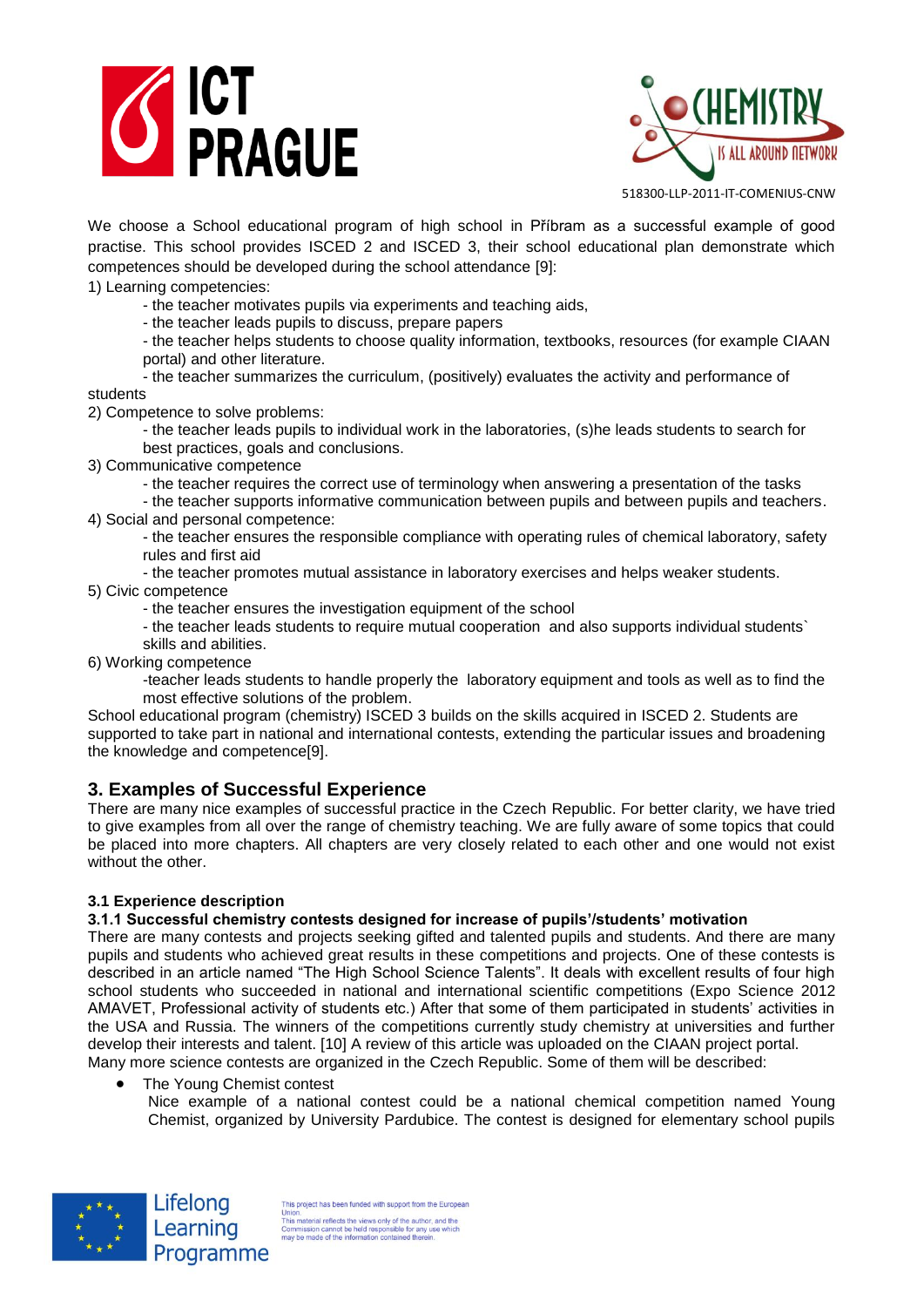



interested in chemistry. The competition was attended by 5,000 pupils in 2013. The first part of the contest is a test and written assignment. Successful solvers continue in the second part of the contest in labs and only the best of them continue in the national part. The best solvers of the third part were rewarded (a certificate of merit and material rewards) and national title of champion. [11]

The Chemistry Olympics

Primary and secondary school pupils/students can participate in international Chemistry Olympics. The idea of the International Chemistry Olympiad was developed in the former Czechoslovakia in 1968. It was designed with the aim to increase the number of international contacts and the exchange of information between nations. The 45th International Chemistry Olympiad was held at Moscow State University on 15 - 24th July 2013. The Czech team won four medals there - three silver and one bronze. [12]

- ICT Prague organizes a photographic competition named "Chemistry Is Cool". The aim of the contest is to find the best photo with chemical topic as well as to find the interest in chemistry.
- Widely known is also a contest called "High school science activity" aimed at secondary school students who prepare scientific projects, individual or collective, in any of 18 fields including chemistry. They have to defence their project before the committee. Successful students can continue in international competitions. [13]

#### **3.1.2 Successful teachers**

Number of young science teachers is lowering and the teaching staff is getting older (it is the fourth oldest of the twenty-seven European Union countries). Offices and schools are trying to break this trend. In this report, we have chosen one of many successful teachers and one of many successful projects designed for teachers.

• Chemistry Teachers Inventions Fair

The fair is organized annually at high school in Tábor. Teachers themselves take part demonstrating their experiments they use when teaching. That ways they inspire each other. We consider all the participating teachers as an example of successful experience because they are motivated for lifelong chemistry activities to extend their skills and to improve their teaching of chemistry. The fair has been described in article named "Chemistry Teachers Inventions Fair" published in the Comenius Journal [14] (see also 2.4); the review is available on the CIAAN project portal.

• EDUin project

Teachers` profession is perceived as unpopular and uninteresting by Czech society. New EDUin portal designed for teachers, students and general public tries to change this state. The portal shows education and teaching as a societal issue, informs about new interesting events, successful schools, teachers and students. It helps to improve communication between the media and the professional community. EDUin portal also describes successful project "Chci učit" (I want to teach) which aims to show teachers as successful experts, as a crucial factor to offer a quality education for children and students. EDUin project aims to support teachers` profession.

This project tries to find interesting teachers who will inspire young people (maybe also potential new teachers) and emphasize teaching profession [15].

- International Teachers' Day The worldwide celebrated Teachers' Day belongs to October 5. The Czech Republic celebrates this event on March 28 - it is the anniversary of the birth of John Amos Comenius (28 March 1592). A part of the celebration is the annual awards ceremony and announcement of results of the contest Golden Amos for best Czech teachers.
- The Golden Amos (Comenius) The Golden Amos is a contest designed for teachers and their pupils or students. Children vote for the best teacher. The mission is to popularize especially teachers, who, according to the assessment of children, contribute significantly to shaping the quality of relationships between educators and children. As the best teacher of the Czech Republic in 2012/2013 was elected Ms.



Lifelong

Learning

is project has been funded with support from the European Union.<br>This material reflects the views only of the author, and the Commission cannot be held responsible for any use which<br>may be made of the information contained therein. Programme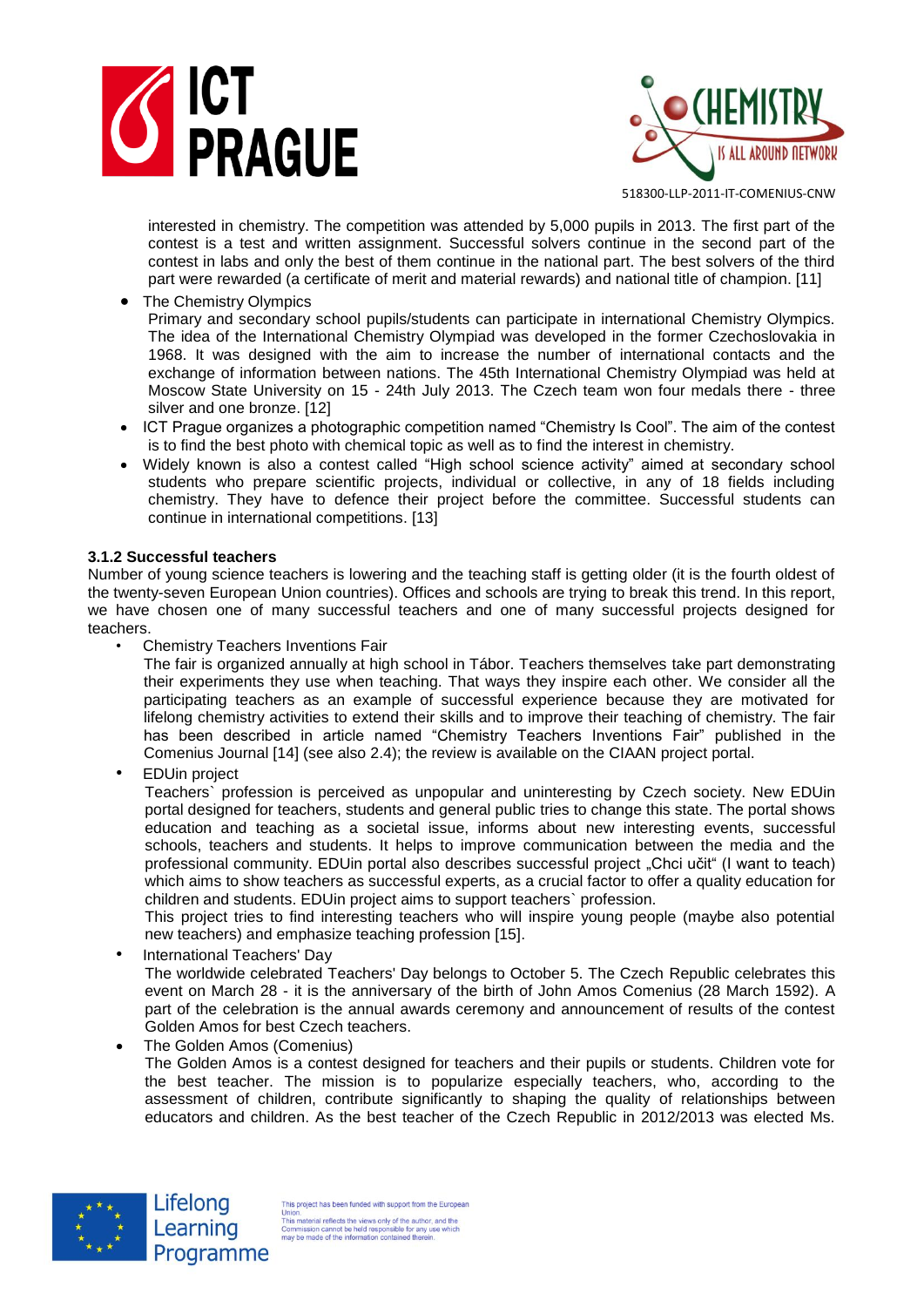



Růžena Hlůšková from the elementary school in Kunovice who is a chemistry teacher. Also in 2013/2014, the best teacher elected was a chemistry teacher, Ivana Hájková from the high school of Jiří Wolker, Prostějov.[16]

#### **3.1.3 Successful projects and portals**

There are many projects focused on popularization of chemistry between students and the general public. Some of the projects are supported by Ministry of Education, Youth and Sports or by universities and colleges. Others are funded by chemical companies and private bodies.

The Talnet project

This successful project is described in an article named "Talnet - A Project for Curious Youth" by Lucie Kettnerová, published on the iForum portal of the Charles University in Prague. [17] The author describes the project designed for talented pupils, offering various activities, e.g. lectures, summer camps, international meetings, connection with experts. The main activity of the project is to search young people interested in natural sciences and engineering and to increase their interest. Talnet offers activities for those interested in science, technology and mathematics. This program is opened to every pupil, there is no pre-selection, nor are there any age restrictions. Activities' difficulty level corresponds to high school students with above average interest in the field. The review of the article has been uploaded on the project portal.

- iForum a portal of the Charles University. The portal informs about current events at the university. It is focused on students but there is a lot of information for general public too. Its aim is to attract young people to science. For example, section named "Science at the Charles University" shows science topics in an attractive way. [18]
- Débrouillards club

A nice example of good practice is the Débrouillards club. It is a movement that came to us from Canada and it is focused on after-school science activities. There are many Débrouillards clubs in the Czech Republic. One small special school joined the Débrouillards as a first special school. Children with study disabilities are inquisitive and interested in the experiments too. They focus on the activity itself, they do not seek answers on scientific questions, they do not solve the chemical formulas. This school overcame the barriers and chemistry is taught there as well. The activity is described in article named "Experiments as Elsewhere, Just a Little Easier (by Dr. Radmil Švancar). [19] This article was published in The Teachers' journal and the review of it has been uploaded on the CIAAN project portal.

• The Czech Chemistry portal

The Czech Chemistry portal is striving to increase students' motivation. The main aim of this portal is to inform students about new developments in chemistry. It is designed for primary school pupils as well as for secondary school and university students and graduates. The portal also provides online counselling, which eases establishing new contacts between students and professionals. [20]

The STEP project

Lifelong

Learning Programme

Institute of Chemical Technology Prague organizes a project called "STEP" to popularize science, research and development and their results. It attempts to increase primary and secondary school students' motivation to study technical and natural sciences, and subsequently to be interested in work in the field of R&D. The project STEP wants to communicate science and technology to the target groups in understandable way and to develop cooperation among elementary and secondary schools across the Czech Republic. This project is described in an article named "STEP – Step towards the Popularization of Research and Technology" (by Dr. Hana Bartková and Jitka Svatošová) which is uploaded on the CIAAN project portal. [21]



is project has been funded with support from the European Union.<br>This material reflects the views only of the author, and the<br>Commission cannot be held responsible for any use which<br>may be made of the information contained therein.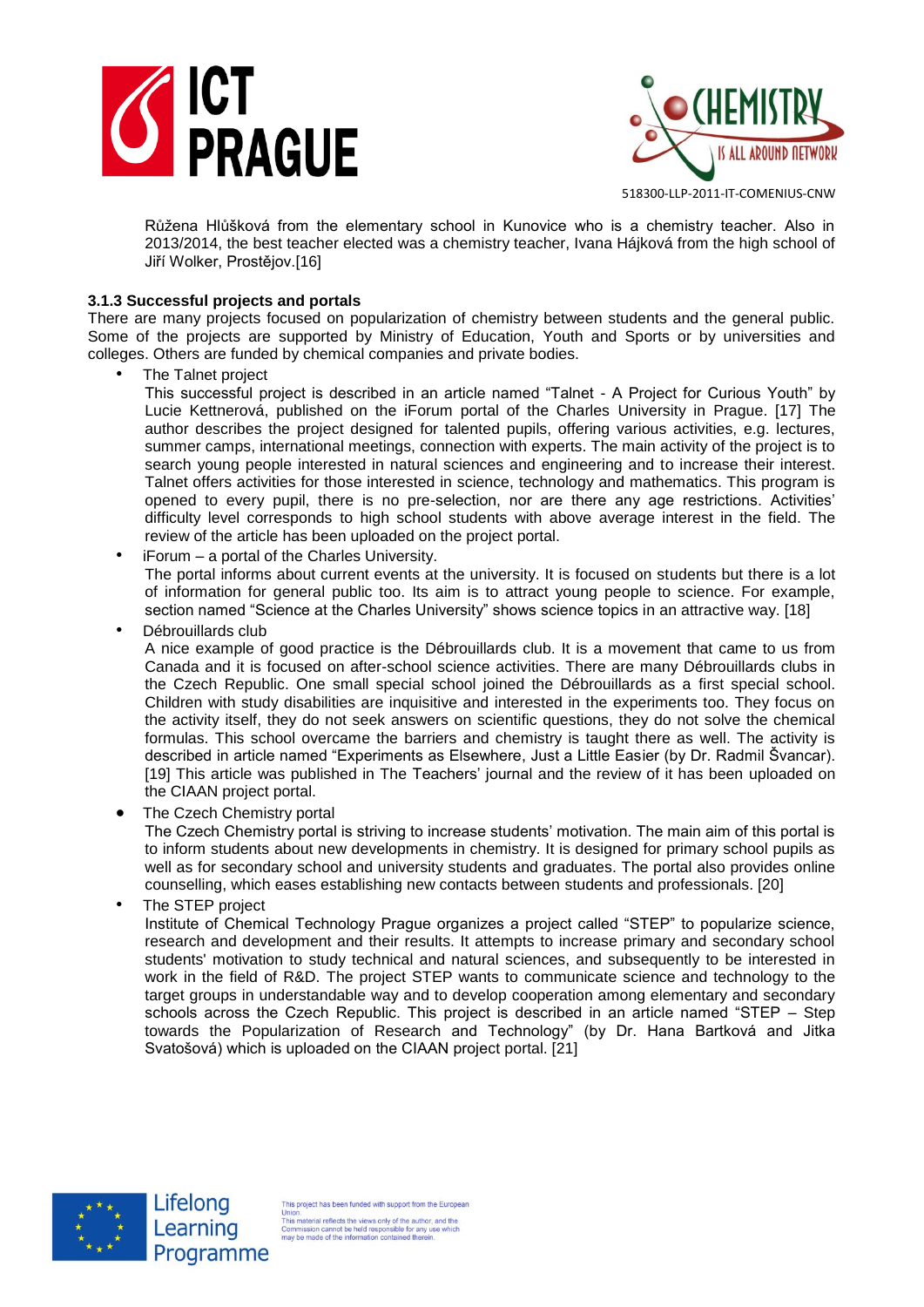





*Fig. 3: Photo was taken during STEP aktivity named Science fair, which was attended by more than 2000 participants.*

Science for you project

The Academy of Sciences of the Czech Republic offers a project named *Science for you*. The project popularizes researches in a comprehensible form, organizes excursions and science festivals for students and the general public.

#### **3.1.4 Successful journals and books**

- The Comenius Journal (Komenský) The journal was founded in 1873, now it has been the oldest pedagogical journal. It presents papers, experiences and ideas, reports, reviews of books and a number of other insights focused on education from the Czech Republic and from abroad. [14]
- Teachers' journal

The Teachers' journal is the most widely used weekly magazine for teachers. It informs about current events in education. The magazine has 32 coloured pages full of interviews, analyses, reports, commentaries, expert advice, counselling and information from the Czech Republic and from abroad. It is based on 130 years of tradition. [22]

Chemistry textbooks

There is no ample choice of quality and modern chemistry textbooks in the Czech Republic. Pupils and students often learn from outdated textbooks that do not correspond with current knowledge. We would like to mention two successful textbooks: Chemistry for 8th grade of primary school by Škoda and Doulík. [23] It is a modern textbook that works with whiteboards and other ICT technologies. It was published in 2006 and nowadays it belongs to the latest chemistry textbooks in the Czech Republic. The textbook was awarded a gold medal as the best textbook for elementary schools in Europe at the Book Fair in Frankfurt, 2008. The second example of a successful textbook is Chemistry for high schools by Honza and Mareček [24]. These are probably the most used chemistry textbooks.

#### **3.1.5 Successful conferences and programmes of lifelong learning**

There are organized many conferences focused on science teaching and popularization in the Czech Republic. For example successful international conference organized by *Open Science* - Project of Academy of science. It was held on February 2014 in the National technical library in Prague.

Some programmes are successfully repeated every year. For example *Science* fair will be held in Brno in summer 2014. Nice example of an annual activity is also *Summer school* designed for chemistry teachers and their students, organized by ICT Prague.



is project has been funded with support from the European Union.<br>This material reflects the views only of the author, and the This material reflects the views only of the author, and the Commission cannot be held responsible for any use which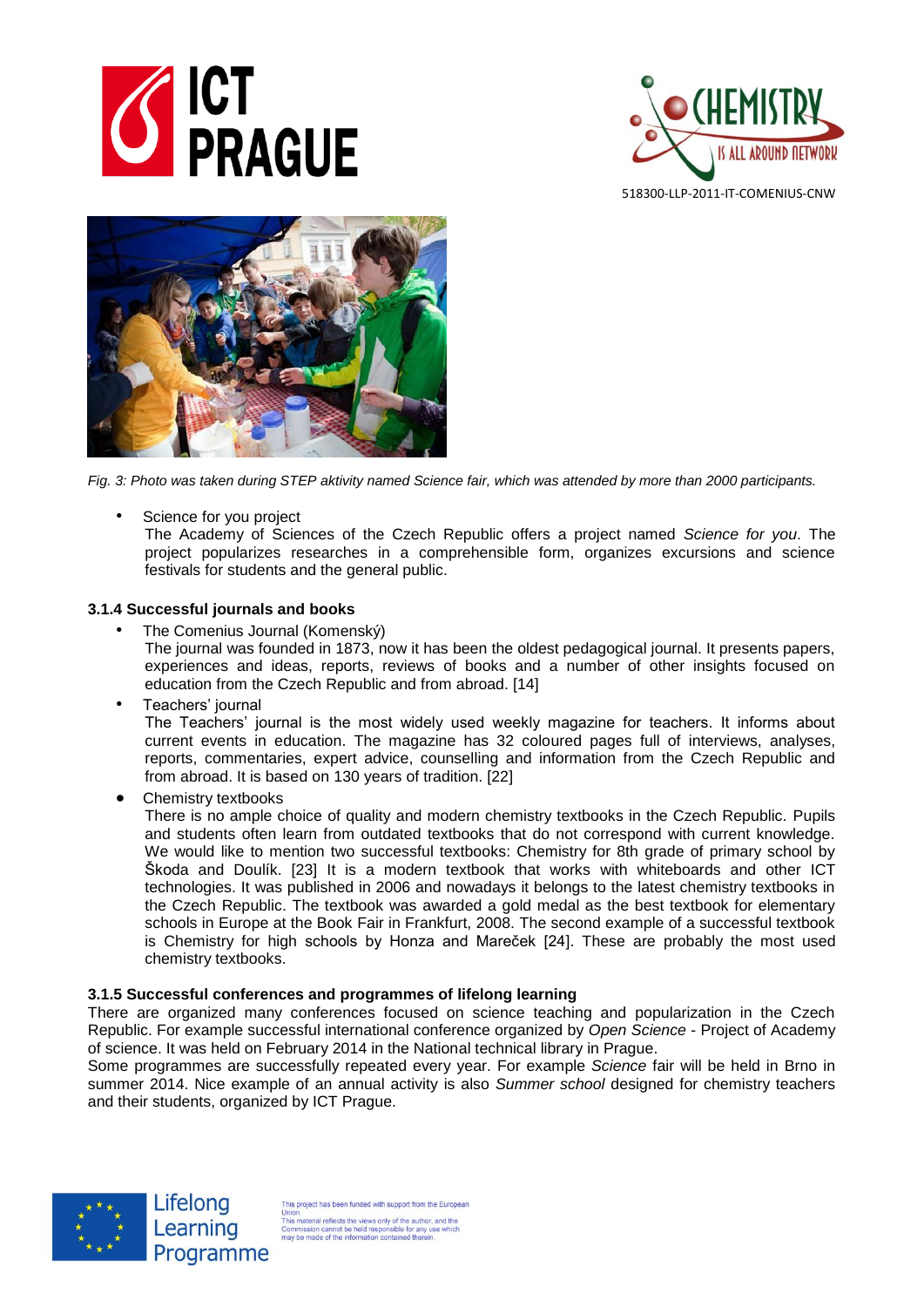



#### **3.1.6 Media and science teaching**

There are some interesting TV programmes for kids and students focused on science teaching in the Czech television. The Czech television has a long tradition of creating national educational programmes for children and youth. These programmes are created by team of experts, teachers, scientists and have very good quality. Every science teacher knows the educational programme named Magion, which was focused on science and mysteries of nature. This tradition has been followed with programs of various quality. Every young man knows the programme named Port, a very successful and popular educational program for youth which, unfortunately, was finished last year. .

Now, Czech TV is searching a new way to popularization of science. There are some new programmes designed for pre-school children named TVminiUNI (Television Mini University) which is very successful. It explains various mysteries of nature in a simply way. It teaches children to ask and observe the world around us (chemistry included). There are some fairy tale characters as well as experts and scientists from different universities and scientific centres in this programme.



*Fig. 4: Dr. Michael Londesborough, one of the most popular science teachers and scientists, the moderator of the PORT programme. Photo by nationalgeografic.cz*

#### **3.2 Experience assessment**

Lifelong

Learning Programme

There is a lot of successful experience in the Czech chemistry teaching. During the tree-year programme of the Chemistry is all around us network we have recognized a large number of activities designed for pupils and students, associations, experts, teachers, schools, institutions, textbooks, websites, portals, etc.. We created simply criteria to choose the most important and successful activities:

- number of involved pupils/students: We searched for big projects (like Chemistry Olympiad, STEP) which involved a lot of students, teachers, experts. We focused also on smaller projects designed for pupils/students with some disadvantages (Leisure activity Debrouijards) or talented students (TALNET).

- activities carried out (workshops for students, students` national and international contests, etc.)
- key competences and their development in chemistry education,
- reach and impact of the activity, quality and content of the activity (The Comenius journal),
- experience of the activity organizers etc.

- We focused also on successful innovative teaching methods, which increase students` motivation (inquiry based teaching- National conference SCIENTIX)

- We looked for successful experts who popularizing chemistry, interesting websites and portals attractive for pupils/students (websites iForum.cz)

- activities supporting lifelong learning (Teachers` invention fair).

The *Chemistry is all around us network* shows interesting resources and papers describing these activities, supporting teachers and experts to be active and to cooperate with each other.



is project has been funded with support from the European Union.<br>This material reflects the views only of the author, and the Commission cannot be held responsible for any use which<br>may be made of the information contained therein.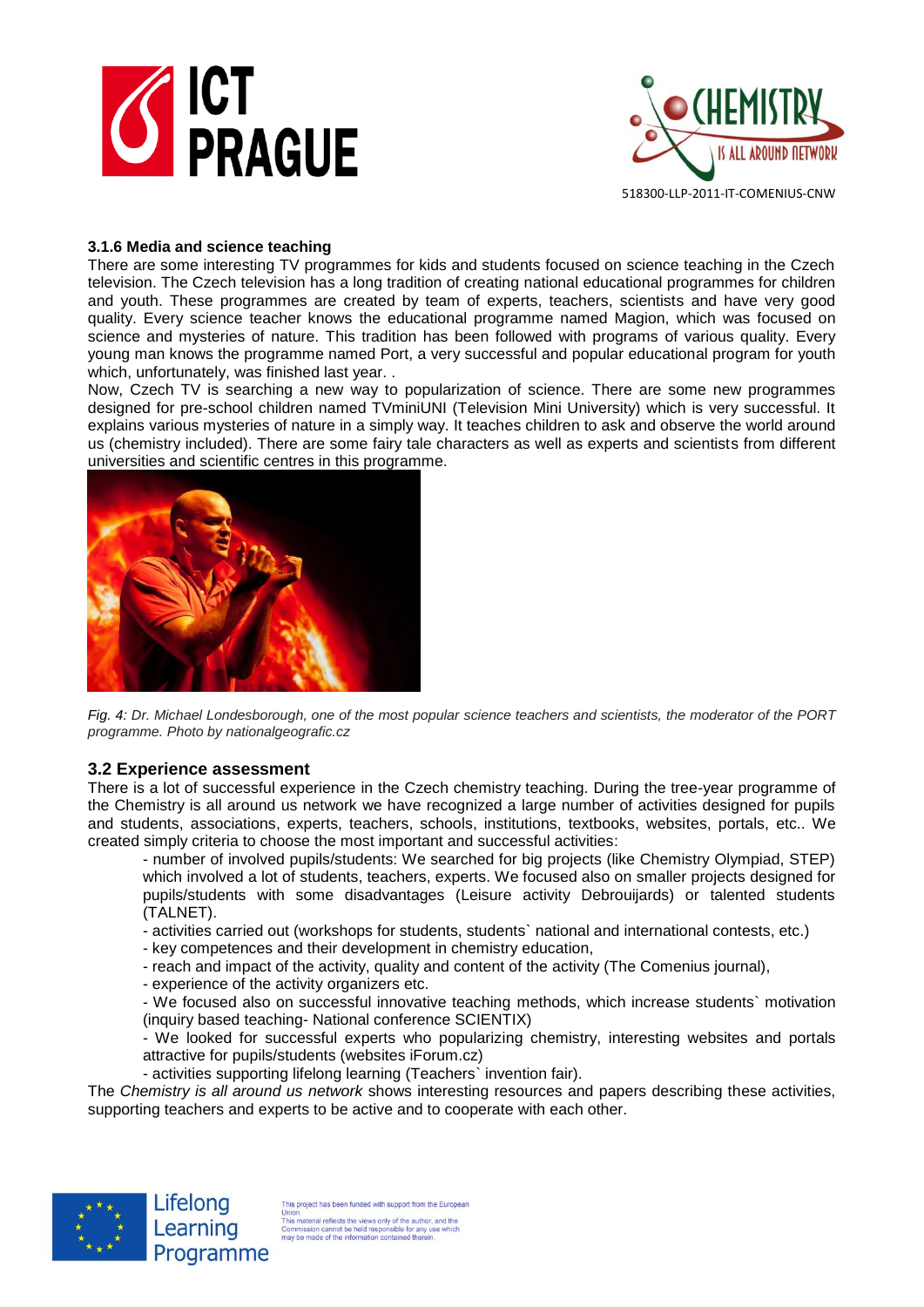



Each outcome will be discussed further.

# **4. The Impact of the Project on Successful Experience**

### **4.1 Workshop for science teachers organized by ICT Prague (within CIAAN)**

Collaboration between teachers and experts in the field of chemistry proceeded also at the workshop of this project where the teachers could get to know new results of some actual scientific research carried out at ICT Prague. There took place communication not only between the project members and the teachers but also between the teachers and the scientists.

The first part of the workshop was focused on different views of chemistry teaching. There were presented two lectures on successful experience in chemistry education.

- o First lecture was organized by Dr. Stejskalová, who presented projects organized by Academy of Sciences designed to support popularization of science. The teachers discussed their opinion on this topic after the lecture. They focused on role of school science experiments and barriers for their implementation.
- $\circ$  The second lecture was organized by Mrs. Lada Macháčová who is a teacher at a high school in Přerov. We can highlight that the school organizes meetings for their colleagues from other schools periodically and many other activities for students.
- Zdeněk Hrdlička presented the CIAAN project. Information about need of the comments was included.



*Fig. 5: Workshop for science teachers organized by ICT Prague*

Teachers were informed about new materials available on the project portal (Database of publications in the section Successful experience).

1) Chemistry teacher's invention fair

- 2) STEP Step toward the Popularization of Research and Technology
- 3) [Experiments as elsewhere, just a little easier](http://chemistrynetwork.pixel-online.org/SUE_database_scheda.php?art_id=5&lop=2&put=&tar=&q=)
- 4) Talnet [a project for curious youth](http://chemistrynetwork.pixel-online.org/SUE_database_scheda.php?art_id=4&lop=2&put=&tar=&q=)
- 5) [High School Science Talents](http://chemistrynetwork.pixel-online.org/SUE_database_scheda.php?art_id=3&lop=2&put=&tar=&q=)

Lifelong

Learning Programme

To get more information about teachers` opinion on actual situation in successful experience in Czech republic, a short questionnaire was developed. There were quesions on four main topics:

1. What made you most pleased during your teaching practise?

'*Students, who have succeeded in science competitions, Chemistry Olympiad and who study chemistry at universities. Students still like science and some of them are still motivated to study and do experiments. Good relationships with pupils/students, appreciation.*' '*Successful projects for students.*'

One successful experience is really remarkable - students composed a song for their chemistry teacher. You can find it here: [http://www.youtube.com/watch?v=XLJKJEmJ6qM.](https://mailex.vscht.cz/owa/redir.aspx?C=Adc_O9ZksEWU1rBGdehRls2j99R6AtEIJyP8heV78luKy5vIyaZ1yFRzGMCN6cDZxtJwR-sLc7s.&URL=http%3a%2f%2fwww.youtube.com%2fwatch%3fv%3dXLJKJEmJ6qM) It is about the periodic table of the elements.



is project has been funded with support from the European Union.<br>This material reflects the views only of the author, and the This material reflects the views only of the author, and the Commission cannot be held responsible for any use which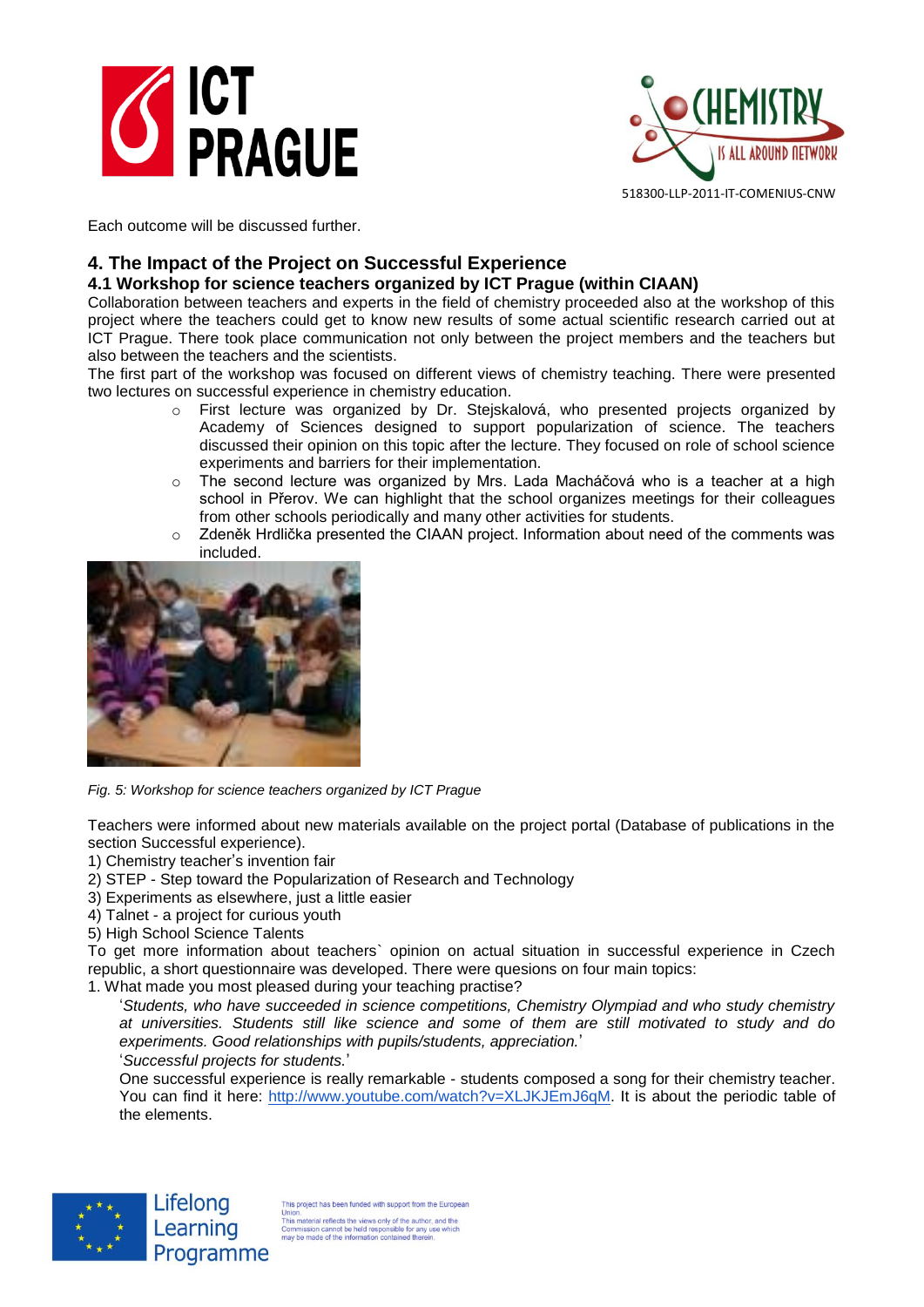



2. Interesting experience from practice

'*Cooperation with science centres like the Academy of Sciences, the Charles University, ICT Prague.* ' *'Students can take an excursion there, or take part in some projects (for example students` internships).* '

*'They can see what the real science is and get contacts with experts. The students can try to take a part in some science competitions.*'

3. Barriers to get new successful experiences

*'Lack of interest and poor relationships with parents.*' *'Students are afraid from failure.*' *'Too much ICT (for example smart phones, MP3…)*'

*'Legislation and lack of funds for laboratory equipment.*'

4. What could help them to overcome the barriers? *'Greater support from the state and better communication with parents (more understanding).*'

*'More science experiments, less ICT presentations.*' *'Text book for beginning chemistry teachers.*'

*'CIAAN project as a useful source of inspiration.* '

The end of the workshop was saved for discussion of participants, questions and answers. Teachers discussed their problems very actively. Especially the topic of decreasing science experiments at schools. They also discussed successful experience a lot. They praised successful projects focused on science popularization like CIAAN. These projects help them to motivate students in their classes. Projects help them to find good resources for teaching and many more.

#### **4.2 Testing of ICTs**

Results of Teaching Resources Testing

Mrs. Pavlína Jiroušková, who is a science teacher at Lauder school of Prague tested resource named The Water Filtration

((http://chemistrynetwork.pixel-

online.org/TRS\_scheda.php?art\_id=36&lck=&top=&pep=&sua=&tgl=&ltr=3&q=water)). Lauder school is an associated school of CIAAN project. The school offers children leisure activities focused on chemistry education.

The resource was used to obtain ideas and information for small group of students. Outcomes of using the resource were interactive models, papers, posters and many more. The group of students presented the outcomes to their schoolmates of Lauder schools. The presentation was focused on water characteristics and water recycling in the past, today and in the future.

Information about the class

Mixed age group of eight students (lower high school) worked together as an educational group. Older students cooperated with younger ones. They worked as a real team for four days. After that they prepared a presentation. The presentation was involved in the whole-school project named "So that there is no deluge after us". The school project was presented in Korunní Theatre at Prague (http://www.divadlokorunni.cz/). Approximately 12 groups of students presented their outcomes there (not just the chemistry leisure club). The main topics of all the students groups were recycling, ecology, green architecture and so on. About 150 children were present in the auditorium of the theatre; there were students, their teachers and parents.

Suggestion for use

Lifelong

Learning Programme

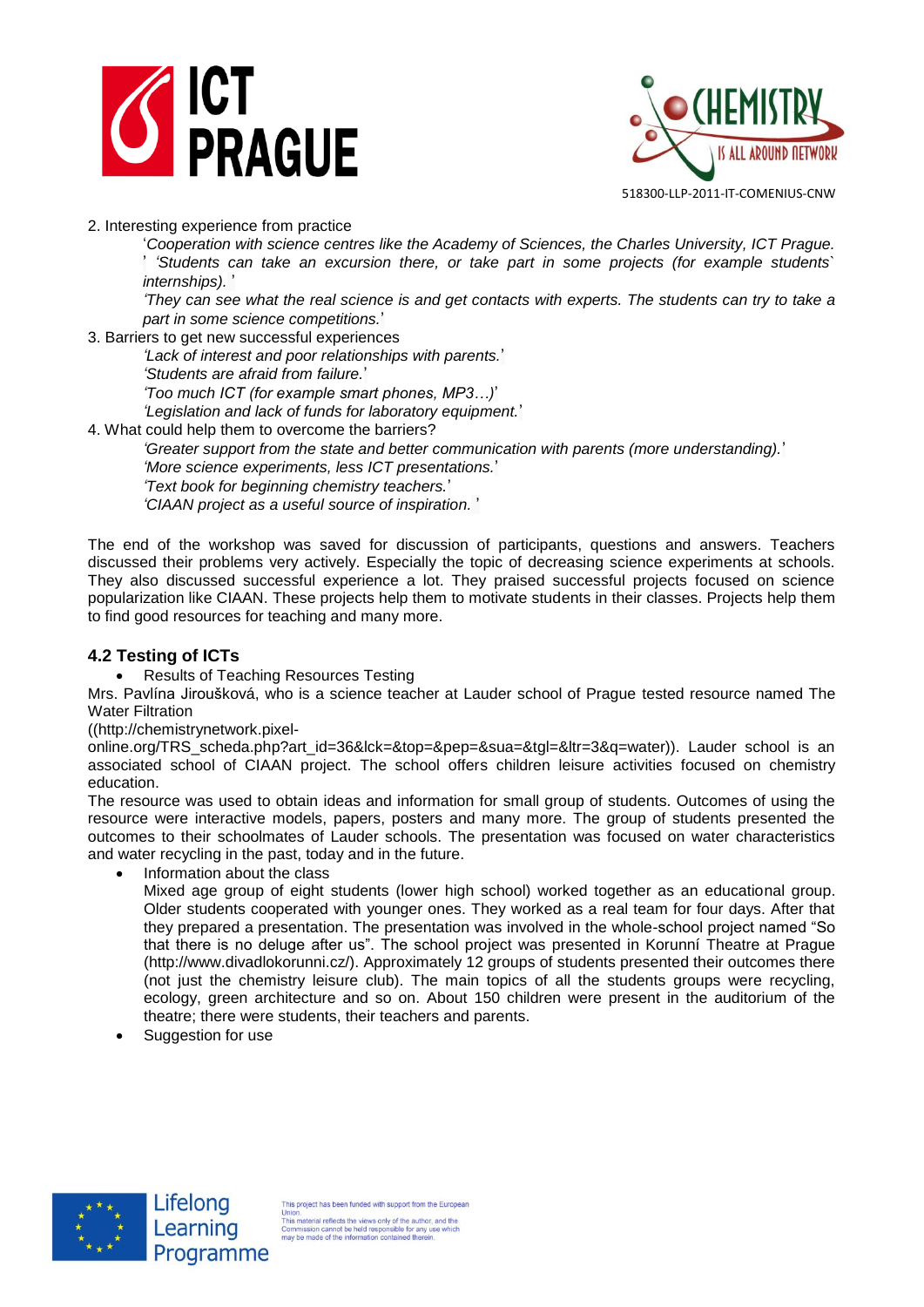





*Fig. 6: Students of Lauder Schools of Prague presenting the project results.*

1. Students learned about water and environment.

They used some textbooks and ICT and they learned together in an educational group with their chemistry teacher.

2. Students used resources on CIAAN portal and chose the most related resources to their topic.

3. Together with their teacher, they learned characteristics of the water, structures, reactions and water treatment and used the resource named Chemistry and Water Treatment. They discussed animation demonstrating water filtration.

4. They created a real model that can filter coloured water to clear water. They used PET bottles, sand and other needs for that.

5. Students prepared a show for their schoolmates. During the show they explained principles of water filtration and added some posters and banners. They also explained structure and some chemical properties of water, and showed how water purifier works. The show was presented to approximately 150 people.

6. Students will exhibit the models and posters at the Lauder schools premises. Other students will use the models in the future.

- Considerations about the resource: Students prepared presentation for 150 people and after that they received great applause from other students, teachers and parents who attended the theatre. Students had the joy of success, it was certainly encouraging them for the further study of chemistry
- Teacher's conclusions:
	- Students were very active and inquisitive. They cooperated together very well and prepared useful models of water filtration. The teacher evaluated the CIAAN portal and resources very positively. She will use its resources further.
	- It was motivating that resources were in English but it was problematic too. The teacher did not speak English but students and other teachers helped her with translation.

# **5. Conclusion**

Lifelong

Learning Programme

We have described the general situation in the Czech educational system, focusing its problems and challenges. Nevertheless, we have reported many examples of successful experience in the field of



his project has been funded with support from the European Union.<br>This material reflects the views only of the author, and the Commission cannot be held responsible for any use which<br>may be made of the information contained therein.